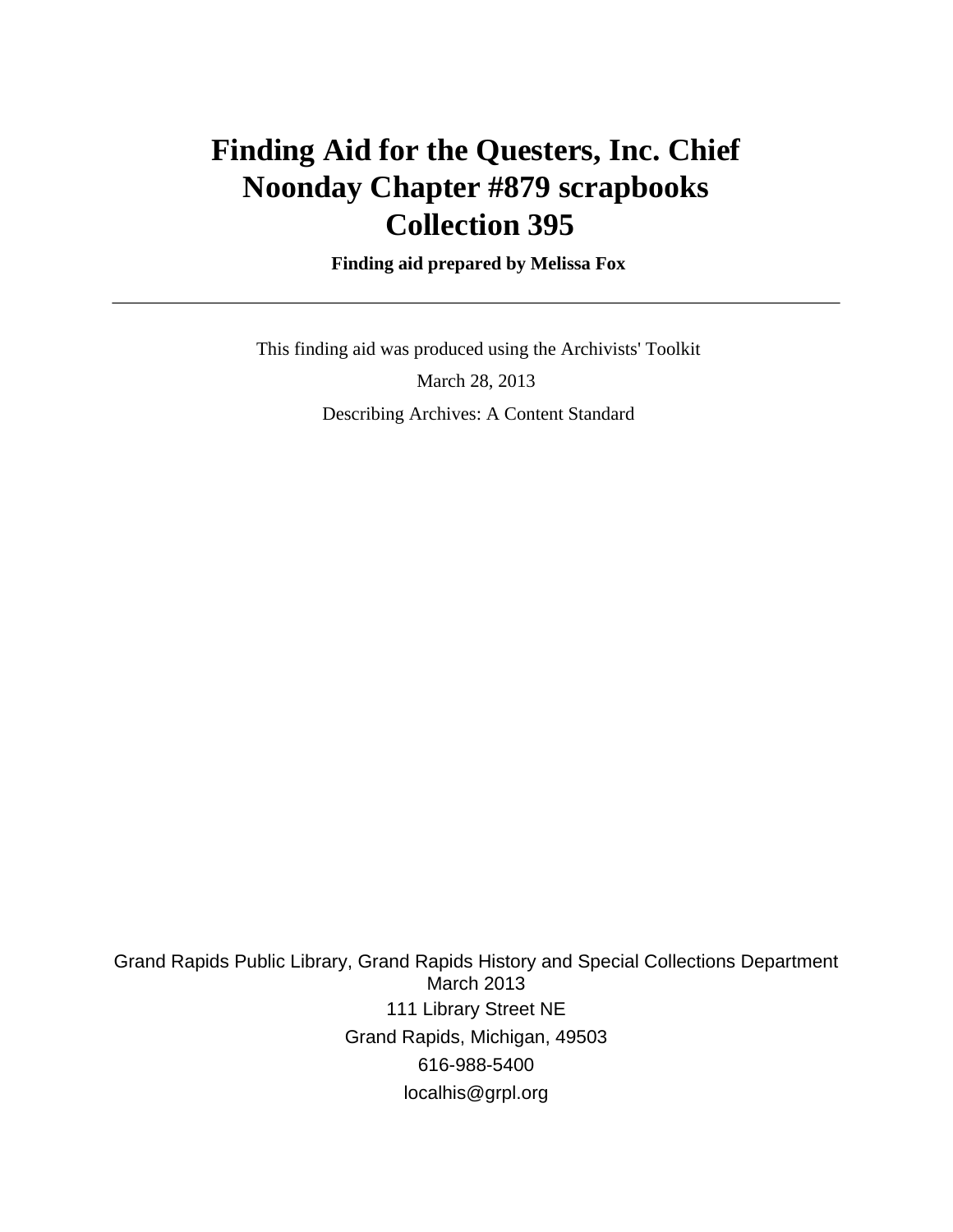## **Table of Contents**

l,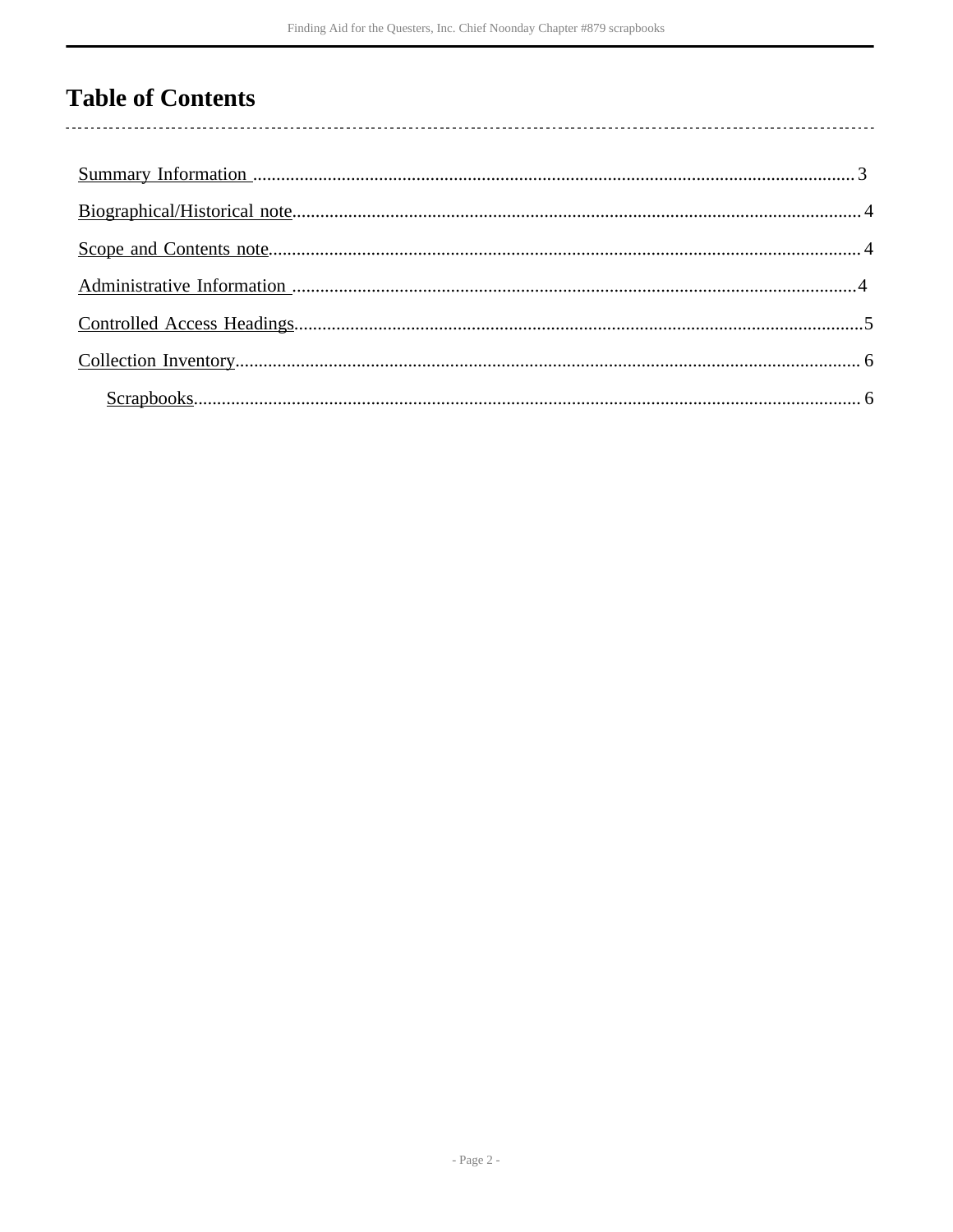# <span id="page-2-0"></span>**Summary Information**

| <b>Repository</b> | Grand Rapids Public Library, Grand Rapids History and Special<br><b>Collections Department</b>                                                                                                                                                                                                                                                                                                                                                                                                                                                                                                                       |
|-------------------|----------------------------------------------------------------------------------------------------------------------------------------------------------------------------------------------------------------------------------------------------------------------------------------------------------------------------------------------------------------------------------------------------------------------------------------------------------------------------------------------------------------------------------------------------------------------------------------------------------------------|
| <b>Creator</b>    | Questers, Inc. Chief Noonday Chapter #879.                                                                                                                                                                                                                                                                                                                                                                                                                                                                                                                                                                           |
| <b>Title</b>      | Questers, Inc. Chief Noonday Chapter #879 scrapbooks                                                                                                                                                                                                                                                                                                                                                                                                                                                                                                                                                                 |
| Date [inclusive]  | 1977-2007                                                                                                                                                                                                                                                                                                                                                                                                                                                                                                                                                                                                            |
| <b>Extent</b>     | 3.0 Linear feet 4 boxes                                                                                                                                                                                                                                                                                                                                                                                                                                                                                                                                                                                              |
| Language          | English                                                                                                                                                                                                                                                                                                                                                                                                                                                                                                                                                                                                              |
| <b>Abstract</b>   | The Questers, Inc. Chief Noonday Chapter #879 was a chapter of The<br>Questers, an international organization whose purpose is to educate by<br>research and study of antiques and to donate funds to the preservation and<br>restoration of artifacts, existing memorials, historic buildings, landmarks,<br>and educational purposes. This collection consists of several scrapbooks<br>related to the formation and regular meetings of the Chief Noonday<br>Chapter of The Questers. The scrapbooks include photographs, minutes,<br>letters, and other materials related to the group from the years 1977-2007. |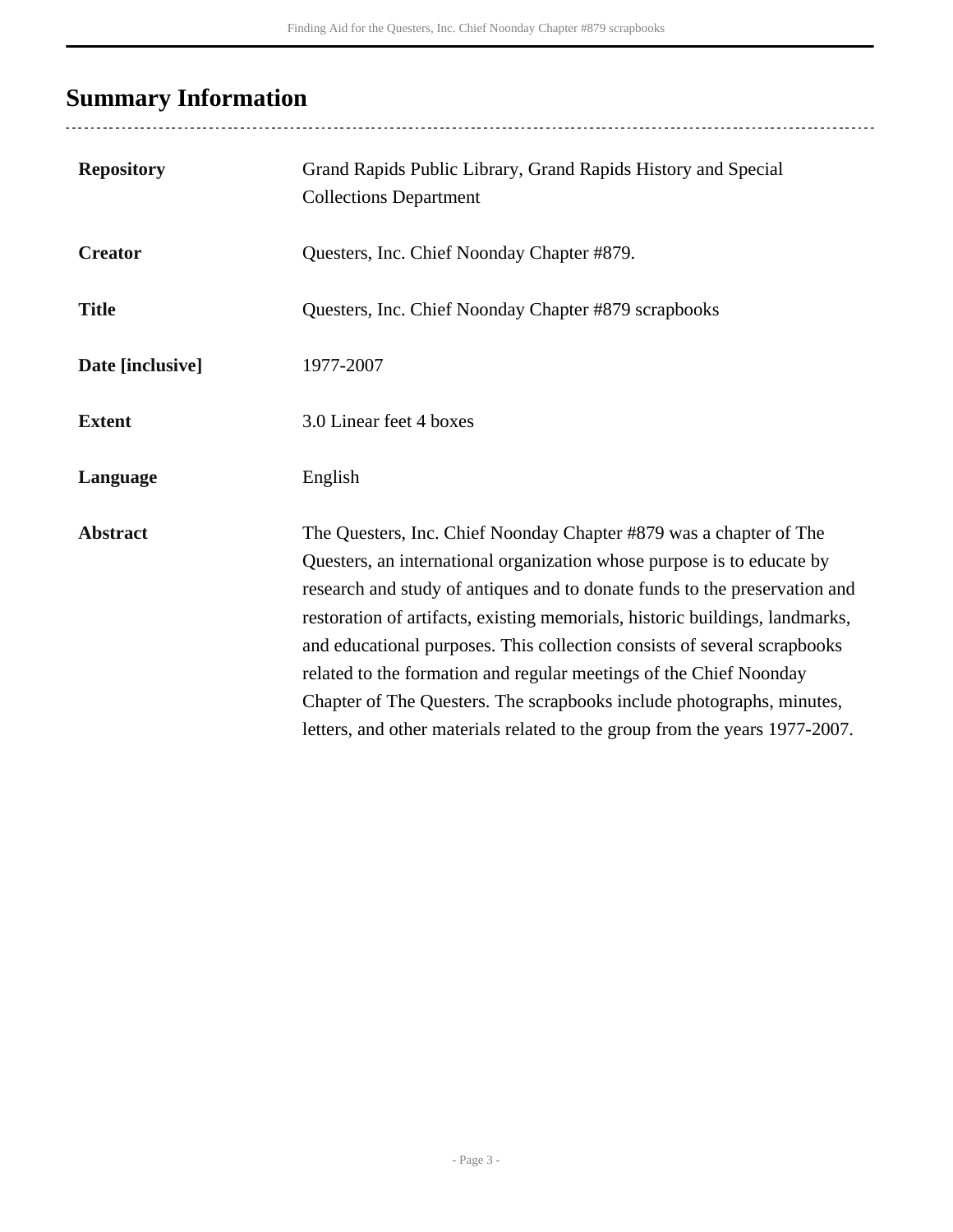### <span id="page-3-0"></span>**Biographical/Historical note**

The Questers is a non-profit international organization founded in 1944, with headquarters in Philadelpha, PA. The purpose of the Questers is to educate by research and study of antiques and to donate funds to the preservation and restoration of artifacts, existing memorials, historic buildings, landmarks, and educational purposes. There are approximately 900 chapters in the United States and Canada with 69 chapters throughout Michigan. Each chapter of the organization pays dues that go towards larger preservation and restoration projects, as well as to scholarships and fellowships. This collection is from the Chief Noonday Chapter #879, named for Noahquageshik or Nawquageezhig, also known as Chief Noonday, who led the Grand River Band of Ottawa Indians and had fought alongside Shawnee Chief Tecumseh. When traders arrived in the greater Grand Rapids area, the American Indian leader helped welcome new settlers.

### <span id="page-3-1"></span>**Scope and Contents note**

This collection primarily consists of several scrapbooks from the Questers, Inc. Chief Noonday Chapter #879. Included in the scrapbooks are photographs, minutes, letters, and other related materials from the years 1977-2007.

### <span id="page-3-2"></span>**Administrative Information**

#### **Publication Information**

Grand Rapids Public Library, Grand Rapids History and Special Collections Department March 2013

#### **Immediate Source of Acquisition note**

Carol Phelps, Accession number: 2012.066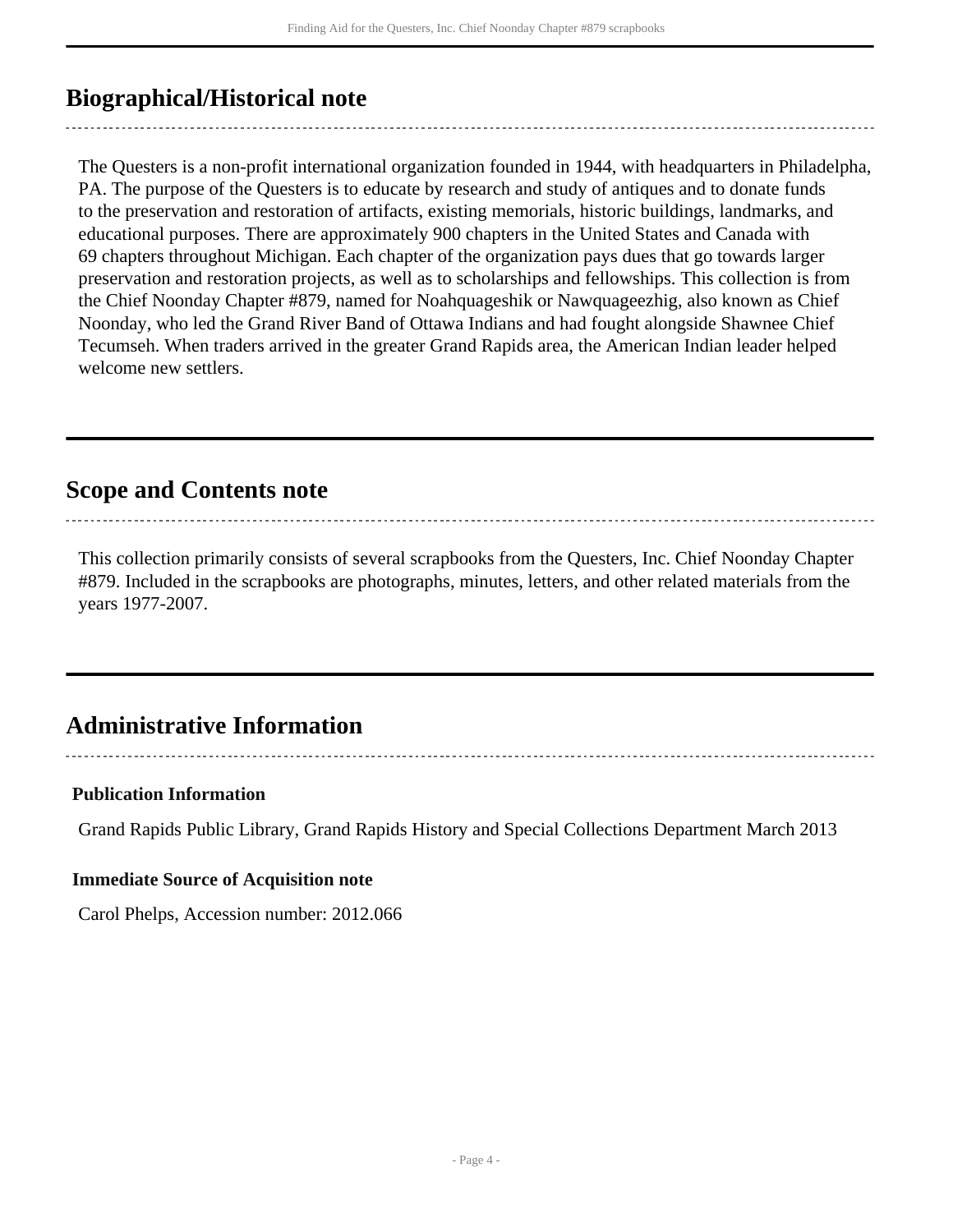### <span id="page-4-0"></span>**Controlled Access Headings**

#### **Genre(s)**

- records (documents)
- scrapbooks

#### **Geographic Name(s)**

• Grand Rapids (Mich.) -- History

#### **Subject(s)**

- Antiques -- Michigan -- Grand Rapids
- Collectibles -- Michigan -- Grand Rapids
- Historic preservation -- Michigan -- Grand Rapids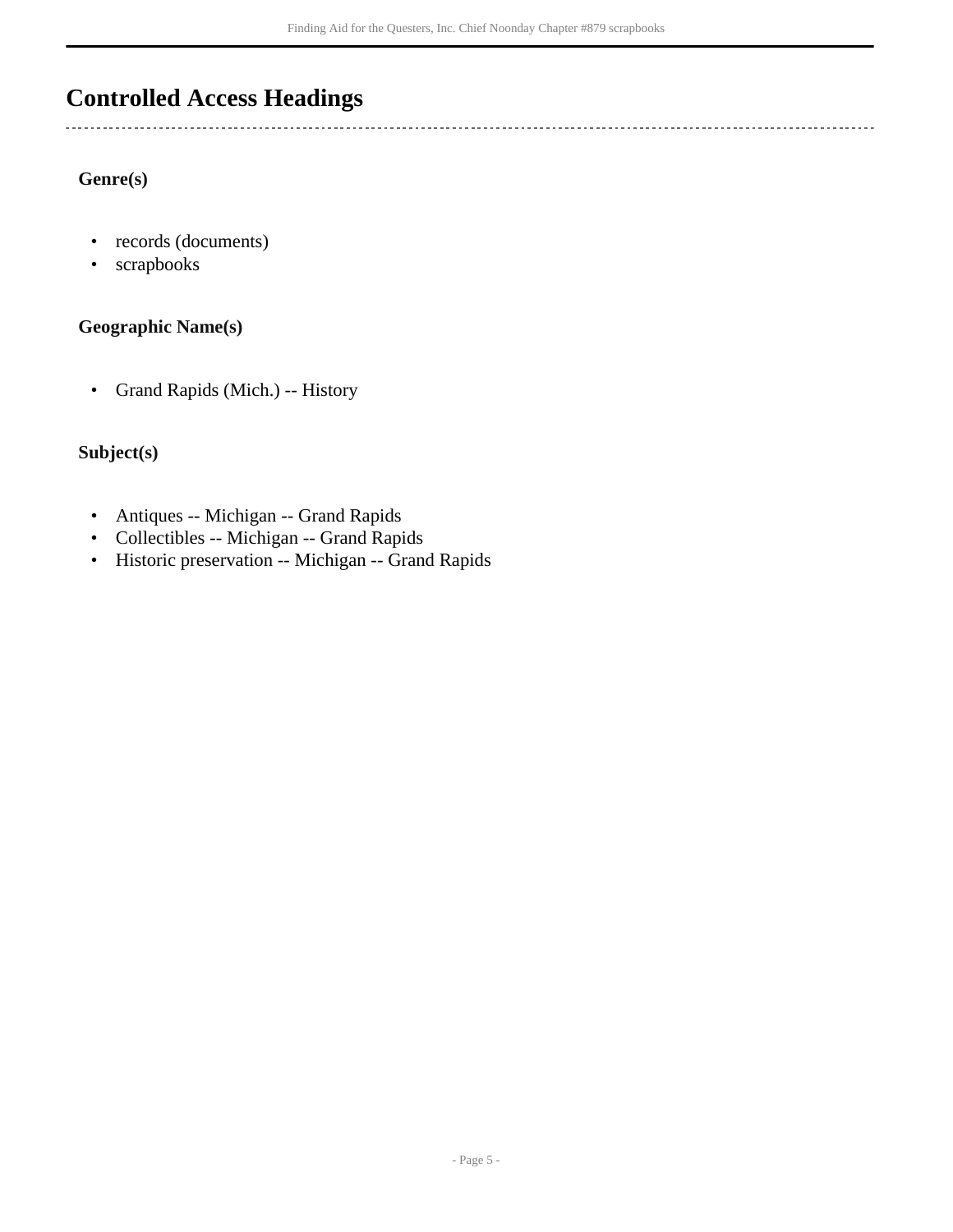## <span id="page-5-0"></span>**Collection Inventory**

<span id="page-5-1"></span>

| <b>Series I Scrapbooks 1977-2007</b> |  |
|--------------------------------------|--|
|--------------------------------------|--|

|                                                                                                                                                                                                                                           |                | <b>Box</b>     |
|-------------------------------------------------------------------------------------------------------------------------------------------------------------------------------------------------------------------------------------------|----------------|----------------|
| Scrapbook 1977-1987                                                                                                                                                                                                                       |                | 1              |
| <b>General note</b>                                                                                                                                                                                                                       |                |                |
| Ink drawing on cover. "Chief Noonday of Questers Chapter 879" 1977-1987. Includes<br>documents from the formation of the chapter, including a copy of the application for a<br>chapter and a list of reasons for the name of the chapter. |                |                |
|                                                                                                                                                                                                                                           | <b>Box</b>     | Folder         |
| Letters from The Questers headquarters 1977-1987                                                                                                                                                                                          | $\mathbf{1}$   | $\mathbf{1}$   |
|                                                                                                                                                                                                                                           |                | <b>Box</b>     |
| Red three-ring binder labeled "Christmas".                                                                                                                                                                                                |                | $\overline{2}$ |
| Black three-ring binder, including minutes 2002-2007                                                                                                                                                                                      |                | $\overline{2}$ |
| Blue three-ring binder, including minutes and chapter by-laws. 1987-2000                                                                                                                                                                  |                | $\overline{2}$ |
|                                                                                                                                                                                                                                           | <b>Box</b>     | <b>Folder</b>  |
| Loose papers, Christmas related                                                                                                                                                                                                           | $\overline{2}$ | $\mathbf{1}$   |
| Assorted papers                                                                                                                                                                                                                           | $\overline{2}$ | $\overline{2}$ |